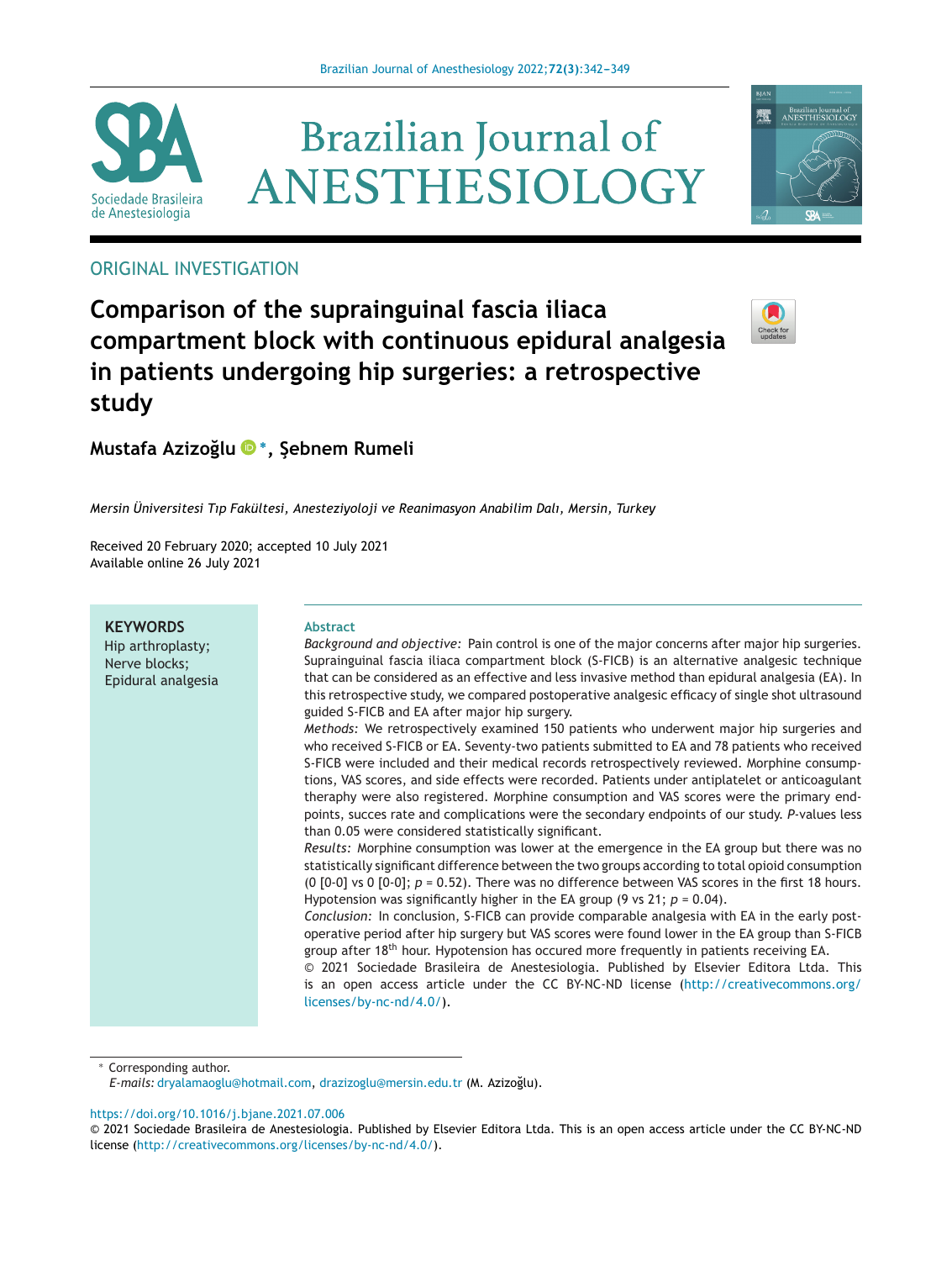#### **Introduction**

Pain control is one of the major concerns after hip surgeries. Patients often experience moderate to severe pain after these procedures, and pain control has a significant impact on functional recovery after joint arthroplasty.<sup>[1,2](#page-6-0)</sup> Effective pain control is reported to increase patient satisfaction. $3$  Poor pain control is associated with the prolonged rehabilitation time. $3$  Delayed recovery increases the risk of postoperative complications and postoperative pain emerges as a serious problem after the hip surgeries. $3$ 

Peripheral nerve blocks have been increasingly used in recent years to improve pain control and reduce complications.[4,5](#page-6-0) Both single and continuous nerve blocks can be used as part of a multimodal analgesia protocol. Multimodal approaches include the use of nonsteroidal antiinflammatory drugs (NSAIDs), opioids, infiltration analgesia, and neuraxial techniques in combination with peripheral nerve blocks and are recommended for better pain control without the serious side effects of opioid and NSAIDs following surgery.[4](#page-6-0) Epidural analgesia (EA) is suitable for major hip surgeries but is subject to technical difficulties and has contraindications such as anticoagulation.<sup>[6](#page-6-0)</sup> This technique is also associated with many adverse effects.

Fascia iliaca compartment block (FICB) is an alternative to neuraxial blocks and provides adequate unilateral analgesia with fewer adverse effects than  $EA<sup>2</sup>$  $EA<sup>2</sup>$  $EA<sup>2</sup>$  Hebbard et al. described and Desmet et al. modified a new approach, suprainguinal fascia iliaca compartment block (S-FICB), which enables more effective cranial spread of the local anesthetics than conventional FICB.<sup>[7,8](#page-6-0)</sup> FICB has been associated with reductions in both opiate consumption and pain scores in many studies, but a recent systematic review has reported that further research is needed to investigate the technique and administered volume for  $FICB$ .<sup>3</sup> [T](#page-6-0)o date, there has been few studies reported focusing on the effectiveness of the S-FCIB after hip surgeries. $3$ 

In this retrospective cohort study, we compared the effectiveness of a single injection ultrasound-guided S-FICB with continuous lumbar EA in patients undergoing hip surgery. We hypothesized that the US-guided S-FICB would provide postoperative analgesia comparable to the EA. The primary outcomes were opioid consumption, static, and dynamic visual analog scale (VAS) pain scores. Secondary outcomes included success rate of two techniques and occurrence of side effects.

#### **Methods**

#### **Study design**

This retrospective cohort study included 150 patients and was approved by the local ethics committee (Mersin University Clinical Research Ethics Committee, N°: 2018-81). Data were collected from the medical records of patients who underwent hip surgery between August 1, 2017 and January 30, 2018. Inclusion criteria were patients undergoing primary hip arthroplasty under general anesthesia either with EA ( $n = 78$ ) or with S-FICB ( $n = 72$ ) performed by the same anesthesiologist (MA) for the postoperative analgesia. Patients receiving spinal or combined spinal-epidural anesthesia, using chronic analgesic drugs, having neurological deficits in the lower extremities and illnesses that interfered with communication skills such as mechanical ventilation requirement and patients having insufficient data were excluded from the study. Patients with unsuccessful blocks were also excluded from the final evaluation. A flow chart demonstrating patient selection is presented in [Figure](#page-2-0) 1. Although we have a standard protocol for postoperative analgesia, there was no standard preoperative analgesia protocol in our institution; meperidine or morphine treatment was used with acetaminophen intravenously in the hip fractured patients. Patients who were not treated according to this standard analgesia protocol (see below) were also excluded. Anesthesia and postoperative analgesia protocols for S-FICB and EA patients were as follows:

#### **Anesthesia protocol**

No premedication was applied to the patients before operation. All patients were monitored with electrocardiogram (ECG), invasive blood pressure (IBP), pulse oximetry (SaO2), and end-tidal carbon dioxide (EtCO<sub>2</sub>) in the operation room. General anesthesia was induced with propofol 0.5-2.0 mg.kg<sup>-1</sup> or thiopental 3-5 mg.kg<sup>-1</sup>. Remifentanil  $0.2-0.5$  mcg.kg<sup>-1</sup> and rocuronium  $0.5-0.6$  mg.kg<sup>-1</sup> were administered to facilitate tracheal intubation. Anesthesia was maintained with  $O_2/N_2O$  50/50 fresh gas, and 0.5-2% sevoflurane. Neuromuscular blockade was antagonized with 0.05 mg.kg $^{-1}$  neostigmine and 0,015 mg.kg $^{-1}$  atropine before extubation.

#### **Postoperative analgesia protocol for S-FICB and EA after hip surgeries**

FICB and epidural catheter techniques which applied for postoperative analgesia were explained to the patients before surgery. The analgesic technique was preferred by the patients if there was no any contraindication. Epidural catheter was the first choice in suitable patients who were undecided about the analgesic method. S-FICB was the first choice for patients who could not inserted an epidural catheter due to the use of anticoagulants or technical difficulties. All patients received intravenous (IV) acetaminophen 20 mg.kg $^{-1}$  during the operation. Morphine or meperidine was administered as needed during extubation and opioid doses were recorded. Our pain management team has visited patients at 6-h intervals. The target VAS-R score was  $\leq$  3. Static VAS (VAS-R) was evaluated during resting and dynamic VAS (VAS-M) was evaluated with active leg lifting to 15 degrees. The orthopedic ward nurse called our team if the patients complained of pain between scheduled visits.

**EA**: The epidural catheter was placed using the classical landmark technique during surgery after intubation and injection of 10 mL of 0.25% bupivacaine. Imaging techniques (fluoroscopy or US-guidance) were not used routinely. If VAS score was > 3, additional local anesthetic was administered and switched to infusion method  $(5-10 \text{ mL} \cdot \text{h}^{-1})$  after catheter location was verified. Patient-controlled analgesia (PCA) was initiated if there was a problem with the catheter site and set to 0.5 mg morphine IV on demand with 15-minute lockout interval. Additional morphine or acetaminophen was administered as needed during the entire postoperative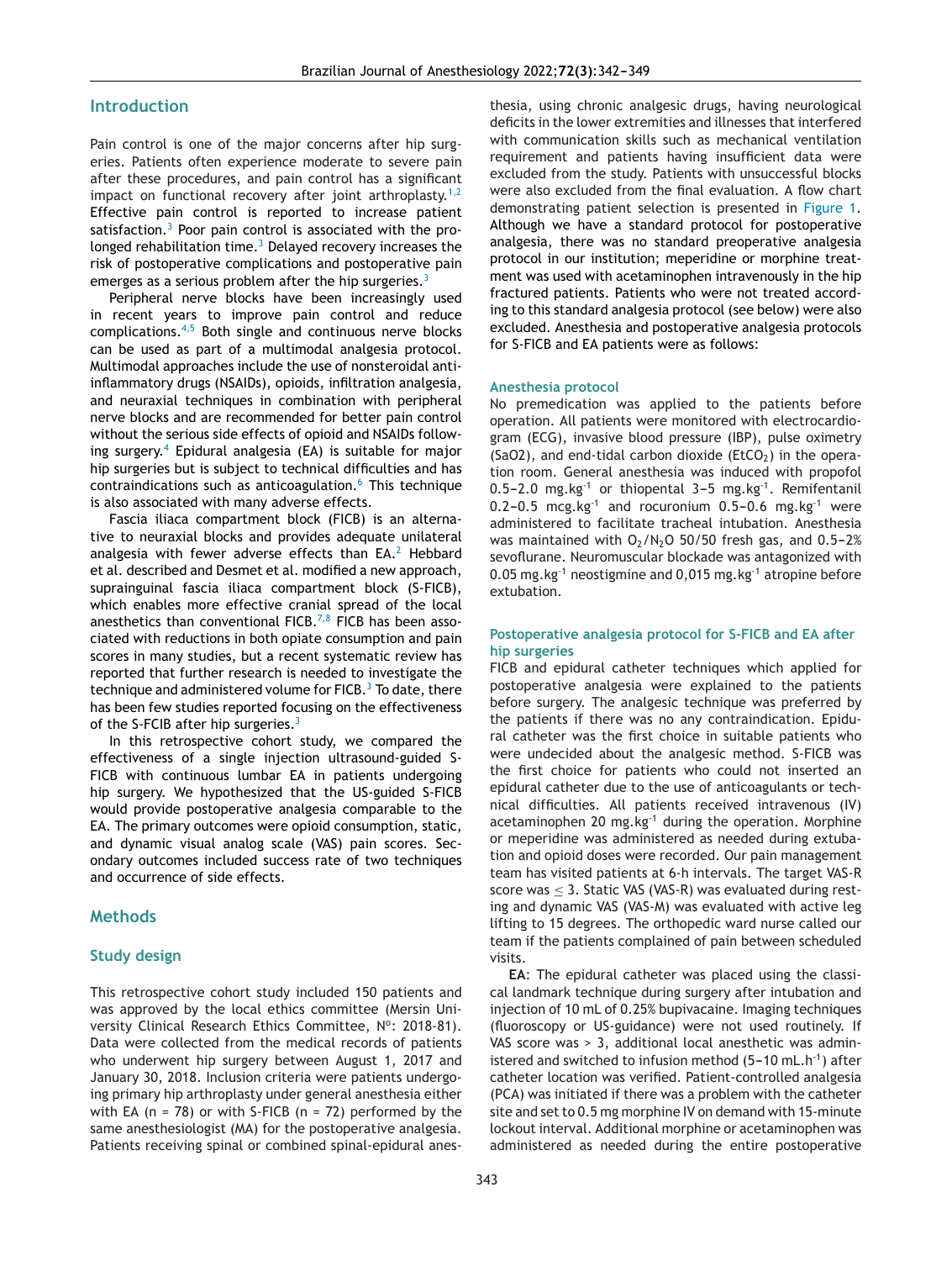<span id="page-2-0"></span>

**Figure 1** Flow diagram of the patient selection for the comparison between the two groups.

follow-up period. Patients were mobilized on the first postoperative day. If the patients complained of weakness, the epidural washout method with saline was used and the infusion rate was decreased.

**S-FICB**: Single-shot US guided S-FICB was administered after intubation and before surgery was initiated. An injection 0.40–0.60 mL.kg<sup>-1</sup> of 0.25% bupivacaine was given using the US-guided longitudinal suprainguinal approach described by Desmet et al. $8$  [A](#page-6-0)dditional volume was administered if sufficient local anesthetic distribution was not observed. If VAS score was > 3 after extubation, it was considered a failed block. Acetaminophen was administered at 20 mg.kg-1 every 6 hours, except for patients without pain during the first postoperative 48 hours. In addition, if VAS score was > 3 at any time postoperatively, PCA was set to 0.5 mg morphine on demand with 15-minute lockout interval or equivalent dose of meperidine.

All patients were monitorized at least 30 minutes in the PACU after surgery. Therefore, first assessment was carried out and pain measurement, morphine consumption, and side effects at ''zero hour'' were also recorded in the PACU. Patients who had pain were given 0.5 mg intravenous morphine with the target **VAS**: Three in this period. Pain levels and morphin consumptions were evaluated by an anesthetist (SA) in the postoperative pain management team at the intensive care unit (ICU) and ward. Standard VAS  $(0-10 \text{ cm})$ was used for pain assessment. VAS scores were recorded while at rest (VAS-R) and during active movement (VAS-M) at postoperative 6<sup>th</sup>, 12<sup>th</sup>, 24<sup>th</sup>, and 48<sup>th</sup> hours. Daily morphine consumption at postoperative 6<sup>th</sup>, 12<sup>th</sup>, 24<sup>th</sup>, and 48<sup>th</sup> hours were also recorded. Meperidine was converted

to morphine equivalent  $(7.5 \text{ mg} \text{ IV} \text{ m} \text{e} \text{ peridine} = 1 \text{ mg} \text{ IV}$ morphine). Vital signs were tracked by using patient follow chart which recorded hourly by nurse in the ICU or ward. Hypotension (systolic blood pressure  $\leq$  90), hypoxia (SpO<sub>2</sub>  $\leq$ 90%), and nausea-vomiting complaints which required any treatment were reported. Walking ability was evaluated to test quadriceps weakness on the second day, in patients with complaints associated with walking were evaluated with manual muscle test. Postoperative length of hospital stay and adverse events attributed to opioid use were compared. In addition, medical history of antiplatelet or anticoagulant drug use and the number of patients for whom the analgesic intervention failed were also recorded.

#### **Statistical analysis**

Sample size was calculated with using data for EA in a previous study and was found 67 patients per group needed to detect 30% change of morphine consumption between EA and S-FICB patients with a power of 80% and a risk of 0.05 for type 1 error.<sup>[9](#page-6-0)</sup> Shapiro-Wilk test was used for normality and comparisons were performed using the Mann-Whitney U test between the two groups because of non-normally distributed data. Fisher's exact test was used to compare for categorical variables. Continous variables were expressed as median and interquartiles, categorical variables were expressed as frequency and percentage. Statistical analysis was performed with [www.e-picos.com](http://www.e-picos.com) New York Software and Medcalc Statistical Package program. A *p*-value < 0.05 was determined statistically significant.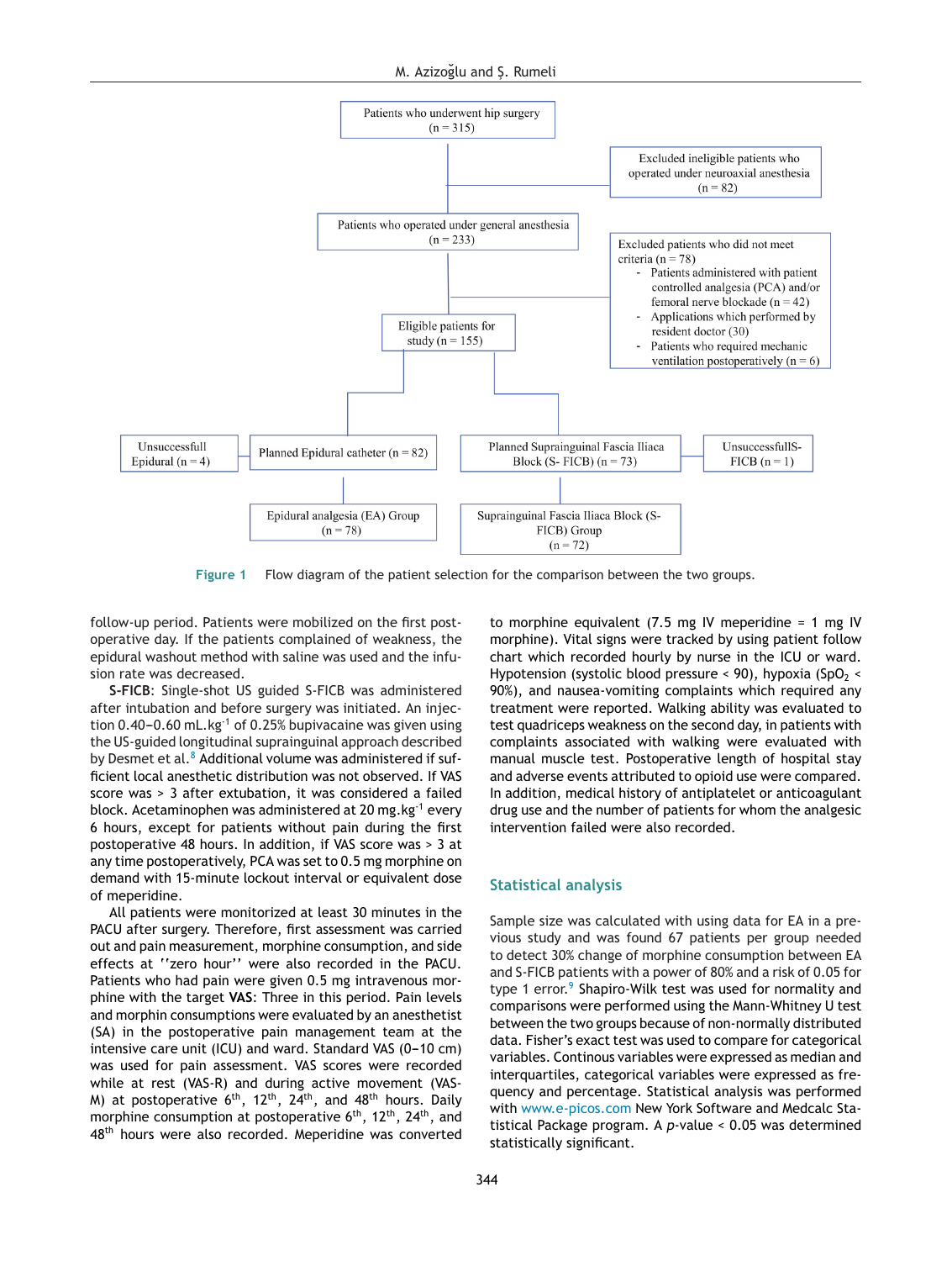#### **Table 1** Patients demographics and operation characteristics.

|                                                       | S-FICB $(n = 72)$      | EA $(n = 78)$          | $\boldsymbol{p}$ |
|-------------------------------------------------------|------------------------|------------------------|------------------|
| Age (years)                                           | 70.50 [65.00-77.75]    | 69.00 [65.00-78.25]    | 0.83             |
| Gender                                                |                        |                        |                  |
| Male                                                  | 32 (44%)               | 42 (53%)               |                  |
| Female                                                | 40 (56%)               | 36 (47%)               | 0.25             |
| <b>Comorbid diseases</b>                              |                        |                        |                  |
| Hypertension                                          | 31 (43.0%)             | 31 (39.7%)             |                  |
| <b>Diabetes Mellitus</b>                              | 26 (36.1%)             | 22 (28.2%)             |                  |
| Coronary artery disease                               | 16 (22.2%)             | 12 (15.3%)             |                  |
| Cerebrovascular disease                               | 5(6.9%)                | 4(5.1%)                | 0.71             |
| Renal failure                                         | 6(8.3%)                | 5(6.4%)                |                  |
| Electrolyte imbalance                                 | 1(1.3%)                | 1(1.2%)                |                  |
| COPD                                                  | 2(2.6%)                | 5(6.4%)                |                  |
| Hypo/hyperthyroidism                                  | 2(2.6%)                | 3(3.8%)                |                  |
| <b>ASA</b>                                            |                        |                        |                  |
| ı                                                     | 1(1.3%)                | 6(7.6%)                |                  |
| $\mathbf{II}$                                         | 29 (40.2%)             | 34 (43.5%)             | 0.26             |
| $\begin{array}{c} \Pi \end{array}$                    | 35 (48.6%)             | 32 (41.0%)             |                  |
| IV                                                    | 7(9.7%)                | 6(7.6%)                |                  |
| Preoperative analgesic treatment                      |                        |                        |                  |
| No need any treatment                                 | 31 (43%)               | 40 (51.2%)             |                  |
| Acetaminophen                                         | 11(15.2%)              | 7(8.9%)                |                  |
| Meperidine infusion 10 mg.h <sup>-1</sup>             | 20 (27.7%)             | 21 (26.9%)             | 0.72             |
| Morphine infusion 1 mg.h <sup>-1</sup>                | 10 (13.8%)             | 10 (12.8%)             |                  |
| 1-year mortality                                      | 8/72(11.1%)            | 11/78 (14.1%)          | 0.63             |
| Waiting time for urgent surgery (days)                | $00 - 1$               | $00 - 1$               | 0.38             |
| Surgery duration (h)                                  | 120 [106-130]          | 120 [110-135]          | 0.58             |
| Length of stay (days)                                 | $3 [3-4]$              | $3 [3-4]$              | 0.94             |
| Acetaminophen dose (vial)                             | $3.00$ $[2.00 - 3.00]$ | $0.00$ $[0.00 - 0.25]$ | $0.00*$          |
| Used erythrocyte pack                                 | $2$ $[2-3]$            | $2$ [2-3]              | 0.73             |
| Postoperative hematocrit level (mg.dL <sup>-1</sup> ) | 9.50 [9.12-9.90]       | 9.40 [9.20-9.60]       | 0.36             |
| Surgery                                               |                        |                        |                  |
| Total hip replacement                                 | 21 (29.2%)             | 29 (37.2%)             |                  |
| Partial hip replacement                               | 30 (41.6%)             | 23 (29.5%)             | 0.28             |
| Internal nail                                         | 12 (16.7%)             | 19 (24.3%)             |                  |
| Plate-screw                                           | 9(12.5%)               | $7(9.0\%)$             |                  |

S-FICB, suprainguinal fascia iliaca compartment block; EA, epidural analgesia; ASA, American Society of Anesthesiologists; COPD, Chronic Obstructive Pulmonary Disease.

Values were presented as median  $[Q1-Q3]$  or %.

## **Results**

We retrospectively analyzed data from a total of 150 patients. For comparison, the patients were divided into S-FICB group ( $n = 72$ ) and EA group ( $n = 78$ ) according to the postoperative analgesia they received. The patients' demographic and surgical characteristics are summarized in Table 1. There were no statistically significant differences between the two groups with respect to age, gender, comorbid dissease, American Society of Anesthesiologists (ASA) physical status, wait time for surgery, transfused red blood cell, postoperative hemoglobin level or operative time (*p* > 0.05 for all) (Table 1). The use of acetaminophen was found higher in the S-FICB group than the EA  $(3.00 [2.00-3.00]$  vs 0.00  $[0.00-0.25]$  respectively,  $p < 0.05$ ).

Opioid consumption was lower at emergence in the EA group (0  $[0-1]$  vs. 0  $[0-0]$  mg respectively,  $p < 0.05$ ). There was no statistically significant difference between two groups according to total opioid consumption  $(0 [0-0]$  vs. 0 [0-0] respectively,  $p > 0.05$ ) ([Table](#page-4-0) 2). Static and dynamic VAS scores were found similar in the first 18 hours, but VAS scores were significantly lower at 24<sup>th</sup> and 48<sup>th</sup> hours in the EA group  $(p < 0.05)$  ([Tables](#page-4-0) 3 and 4).

While US-guided S-FICB was successfully performed in 72 (98%) patients, the number of successful interventions was found 78 (95%) in the EA group. In terms of the number of patients treated without opioid, more patients have received opioid therapy (51 vs. 72 patients respectively, *p* < 0.01). The incidence of hypotension was significantly higher in the EA group (9 vs. 21 respectively, *p* < 0.05). The incidence of nausea-vomiting, hypoxia, and muscle weakness were found similar between two groups [\(Table](#page-4-0) 5). S-FICB was successfully performed without any complication in six patients who received antiplatelet or anticoagulant drugs.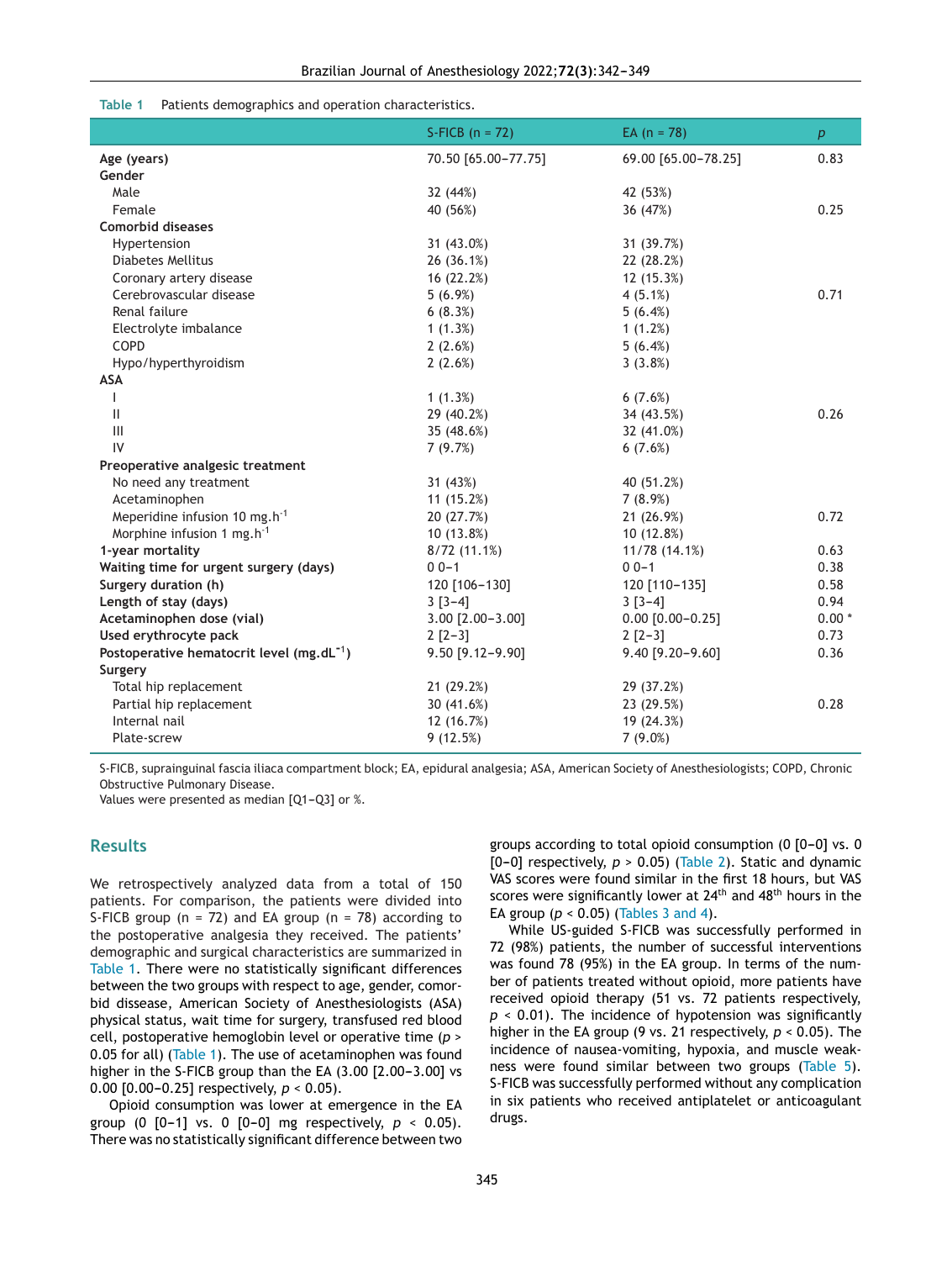#### <span id="page-4-0"></span>**Table 2** Comparison of morphine consumption between the two groups.

|                    | <b>Group S-FICB</b> |          |             | <b>Group EA</b> |             |
|--------------------|---------------------|----------|-------------|-----------------|-------------|
| <b>Time</b>        | Med [Q1-Q3]         | Min-max  | Med [Q1-Q3] | Min-max         | p           |
| $0th$ h            | $0[0-1]$            | $0 - 2$  | $0[0-0]$    | $0 - 3$         | $p < 0.05*$ |
| 6 <sup>th</sup> h  | $0 [0-0]$           | $0 - 3$  | $0 [0-0]$   | $0-6$           | p > 0.05    |
| $12^{th}$ h        | $0 [0-0]$           | 0-4      | $0 [0-0]$   | $0 - 4$         | p > 0.05    |
| $18th$ h           | $0 [0-0]$           | $0 - 3$  | $0 [0-0]$   | $0 - 3$         | p > 0.05    |
| $24th$ h           | $0 [0-0]$           | $0 - 3$  | $0 [0-0]$   | $0 - 3$         | p > 0.05    |
| $48^{\text{th}}$ h | $0 [0-0]$           | $0 - 2$  | $0 [0-0]$   | $0 - 3$         | p > 0.05    |
| Total              | $0 [0-0]$           | $0 - 12$ | $0 [0-0]$   | $0 - 16$        | p > 0.05    |

S-FICB, suprainguinal fascia iliaca compartment block; EA, epidural analgesia.

Statistically significant value.

|  | Table 3 Comparison of Static VAS scores between the two groups. |  |  |  |  |  |
|--|-----------------------------------------------------------------|--|--|--|--|--|
|--|-----------------------------------------------------------------|--|--|--|--|--|

|                   | <b>Group S-FICB</b> |         |             | <b>Group EA</b> |           |
|-------------------|---------------------|---------|-------------|-----------------|-----------|
| <b>Time</b>       | Med [Q1-Q3]         | Min-max | Med [Q1-Q3] | Min-max         | р         |
| $0th$ h           | $1 [0-2]$           | $0 - 3$ | $0 [0-2]$   | $0 - 4$         | > 0.05    |
| 6 <sup>th</sup> h | $1 [0-2]$           | $0 - 3$ | $0 [0-2]$   | $0 - 4$         | > 0.05    |
| $12th$ h          | $1 [0-2]$           | $0 - 4$ | $1 [0-2]$   | $0 - 3$         | > 0.05    |
| $18th$ h          | $1 [0-2]$           | $0 - 3$ | $0 [0-2]$   | $0 - 3$         | > 0.05    |
| $24th$ h          | $0 [0-2]$           | $0 - 3$ | $0 [0-1]$   | $0 - 3$         | $< 0.05*$ |
| $48th$ h          | $0 [0-2]$           | $0 - 3$ | $0 [0-0]$   | $0 - 2$         | $< 0.05*$ |

S-FICB, suprainguinal fascia iliaca compartment block; EA, epidural analgesia. Statistically significant value.

|  | Table 4 Comparison of Dynamic VAS scores between the two groups. |  |  |  |  |
|--|------------------------------------------------------------------|--|--|--|--|
|--|------------------------------------------------------------------|--|--|--|--|

|                              | <b>Group S-FICB</b>    |                    | <b>Group EA</b>        |                    |                     |
|------------------------------|------------------------|--------------------|------------------------|--------------------|---------------------|
| <b>Time</b>                  | Med [Q1-Q3]            | Min-Max            | Med [Q1-Q3]            | Min-Max            | p                   |
| $0th$ h<br>6 <sup>th</sup> h | $3 [3-4]$              | 0-6                | $3 [3-4]$              | 0-6                | > 0.05              |
| $12th$ h                     | $3 [2-4]$<br>$3 [3-4]$ | $0 - 6$<br>$0 - 7$ | $3 [2-4]$<br>$3 [2-4]$ | $0 - 6$<br>$0 - 5$ | > 0.05<br>> 0.05    |
| $18th$ h<br>$24th$ h         | $3 [2-4]$<br>$3 [2-4]$ | $0 - 5$<br>$0 - 5$ | $3 [2-4]$<br>$2$ [2-3] | $0 - 5$<br>$0 - 5$ | > 0.05<br>$< 0.05*$ |
| 48 <sup>th</sup> h           | $3 [2-4]$              | $0 - 5$            | $2[0-3]$               | $0 - 4$            | $0.05*$             |

S-FICB, suprainguinal fascia iliaca compartment block; EA, epidural analgesia. Statistically significant value.

**Table 5** Comparison to success rate and side effects in the patient groups.

|                                               | S-FICB $(n = 72)$ | EA $(n = 78)$ |           |
|-----------------------------------------------|-------------------|---------------|-----------|
| Successful block                              | 72/73 (98%)       | 78/82 (95%)   | 0.21      |
| Accidental catheter removal                   | N/A               |               |           |
| No. of patients without morphine administered | 51/72 (70%)       | 72/82 (92%)   | $< 0.01*$ |
| Nausea-vomiting                               | 6(8%)             | 11 (14%)      | 0.25      |
| Hypotension                                   |                   | 21            | $0.04*$   |
| Hypoxia                                       | 4                 | 6             | 0.60      |
| Muscle weakness                               |                   |               |           |

S-FICB, suprainguinal fascia iliaca compartment block; EA, epidural analgesia.

Statistically significant value.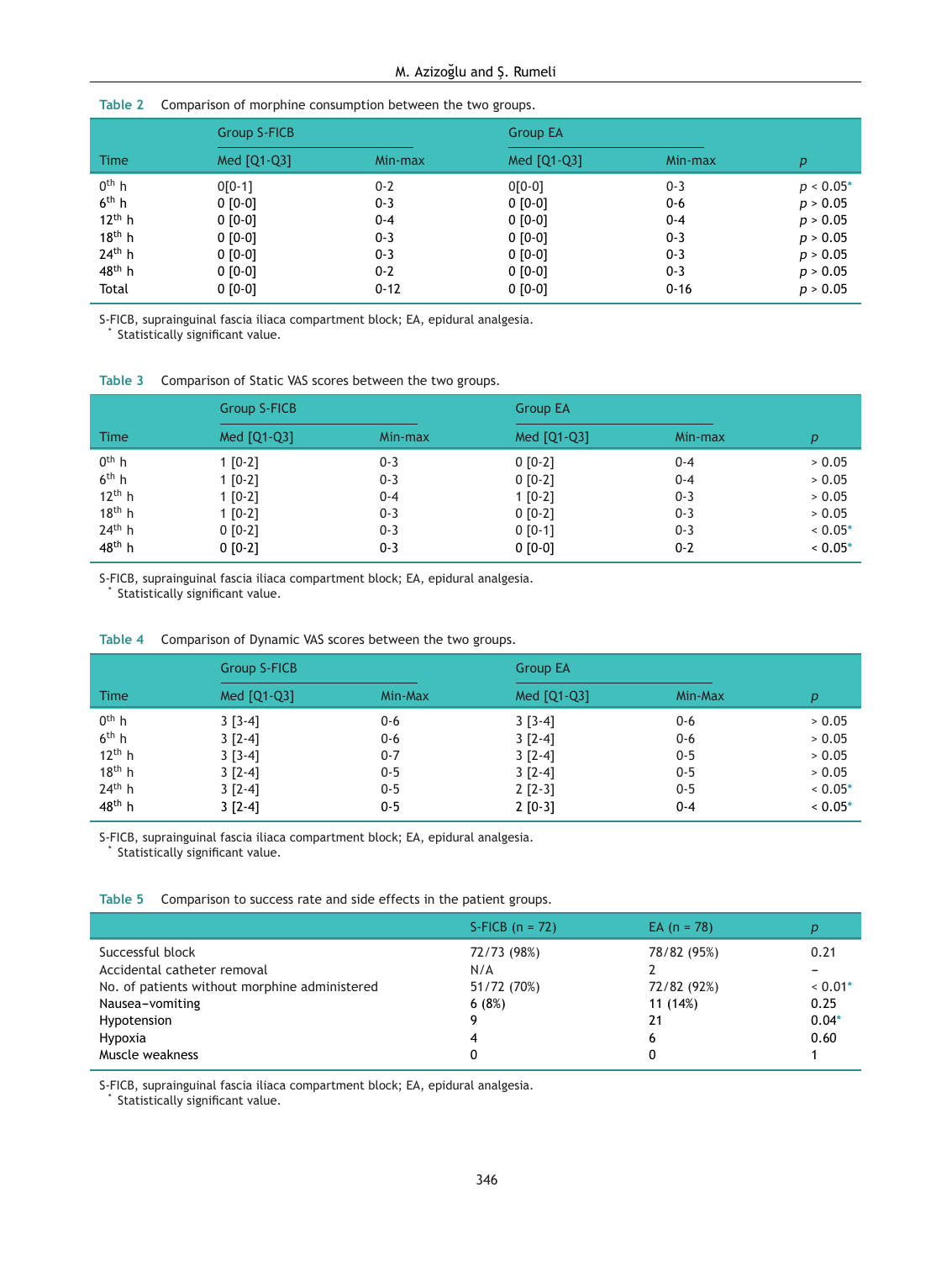#### **Discussion**

We observed from our study that US-guided S-FICB provided analgesia equal to the EA technique after hip surgeries in the early postoperative period, but that the EA provided significantly better analgesia after 18 hours. Morphine consumption was statistically equal at all measured time points except emergence, as was total morphine consumption. Hypotension was observed more frequent in patients receiving EA. S-FICB was successfully administered with no complications in patients under antiplatelet or anticoagulant therapy.

A meta-analysis suggested that the analgesic efficacy of single-shot FICB lasts up to 24 hours.<sup>[9](#page-6-0)</sup> Temelkovska et al. reported that the analgesic effect of single-shot FICB begins to decrease after 12 hours.<sup>[10](#page-6-0)</sup> There are few studies comparing S-FICB with other analgesia methods in the literature. Our results indicated that single-shot S-FICB can provide adequate early postoperative analgesia after hip surgery. However, we found that it has limited duration of action compared to the EA technique, which can provide long-term pain control with infusion or repeated doses. Although morphine administered before extubation may have resulted in higher morphine consumption in the S-FICB group during emergence, total morphine consumption was similar between the two groups in our study. Regular acetaminophen reduces VAS pain score, opioid con-sumption, and opioid-related adverse effects.<sup>[11](#page-6-0)</sup> Average acetaminophen use was found to be higher in the S-FICB group than EA. The administration of acetaminophen may have contributed to the effectiveness of the analgesia in our S-FICB group.

Conventional FICB may offer better analgesia and reduce morphine consumption compared to a control group after hip surgeries.<sup>[12](#page-6-0)</sup> There are only two conflicting studies in the literature comparing conventional FICB and EA. Rashwan et al. found that patients in the EA group had lower pain score and tramadol consumption than patients who received continuous FICB after femur neck fracture surgery.[13](#page-6-0) However, Nooh et al. reported that both techniques had similar analgesic effect after hip and knee surgeries.<sup>[14](#page-6-0)</sup> Conventional FICB was administered using an unguided technique in both studies. Although FICB can be performed blind, US-guidance increases block success by ensuring injection in the correct space and allows monitoring for adequate distribution, resulting in better analgesia than the blind technique.<sup>[15](#page-6-0)</sup> In addition, the recommended volume is 30-40 mL for FICB, but 30 mL of local anesthetic was used in these studies. In the present study, the mean volume was 30.7 mL, but local anesthetic was administered with US-guidance and no patient received a volume less than  $0.4$  mL.kg<sup>-1</sup>. Furthermore, we performed FICB via proximal suprainguinal approach, which provides better analgesia than the conven-tional method.<sup>[16](#page-6-0)</sup>

There is no gold standard anesthetic method for hip surgery. In terms of mortality, the advantage of neuroaxial techniques over general anesthesia has not been proven.[17](#page-6-0) If the patient prefers, neuroaxial anesthesia is the first choice in our clinic. However, general anesthesia is preferred in anticoagulant/antiplatelet drug use, serious heart valve diseases or operations that are known to last long. EA is the one of the best methods of pain management after hip arthroplasty. It is frequently implemented by catheter after these surgeries and optimal pain control is sustained even into the late postoperative period. It has been suggested that although EA provides better analgesia during movement than IV opioid administration, the lower pain score advantage of EA at rest is limited to the first  $4-6$  hours.<sup>[18](#page-6-0)</sup> The use of opioid added local anesthetics may provide better analgesia during neuraxial interventions but it may cause also more frequent side effects. EA may also have better analgesic effect than nerve blocks during exercise.<sup>[19](#page-6-0)</sup> However, peripheral nerve blocks may provide equal postoperative analgesia to the EA with fewer complications after lower extremity surgeries.<sup>[18,20](#page-6-0)</sup> A study comparing the analgesic efficacy of these three methods showed that continuous 3-in-1 block could have a similar effect to EA and IV opioid administration with fewer side effects.<sup>[21](#page-7-0)</sup>

US guidance is used when administering neuraxial or peripheral nerve blocks and increases rates of success. In the present study, the success rate for S-FICB was 98%. A review reported 99% success of epidural catheter placement using the landmark technique, but adequate anesthesia/analgesia may be achieved at a rate of only 76% at the lumbar epidu-ral level.<sup>[22](#page-7-0)</sup> We determined a 93.8% success rate of EA in our study. However, factors such as misplacement or migration of the catheter and individual variations in the structure of the epidural area reduce the effectiveness of the EA in pain control.<sup>[23](#page-7-0)</sup> Accidental catheter removal is one of the problems associated with catheter techniques. This occurred in two patients in the EA group in our study. While fewer patients needed opioid treatment in the EA group, the mean VAS scores and total morphine consumption were similar in the two groups. This suggests that patients whose catheters were misplaced or accidentally removed may have increased the overall morphine consumption of the EA group in our study.

Although it provides better pain control than many other techniques, continuous EA causes certain adverse effects such as urinary retention, hypotension, and bilateral muscle weakness. $2,18$  Hypotension is a common side effect of EA due to vascular dilation caused by sympathetic denervation. Hypotension occurs more frequently with the epidural technique than systemic analgesia and nerve blocks. Consistent with the literature, in our study hypotension was significantly more common in the EA group than the S-FICB group. All other adverse effects occurred at the same frequency in both groups.

Muscle weakness is attributed to both FICB and the EA. Behrends et al. suggested that preoperative FICB did not improve pain control after hip arthroscopy but may cause quadriceps weakness. $^{24}$  $^{24}$  $^{24}$  However, the results of a metaanalysis are inconsistent with this finding. $3$  [It](#page-6-0) was suggested that the programmed intermittent epidural bolus technique may provide greater dermatomal spread and lower pain scores compared to continuous administration.<sup>[25](#page-7-0)</sup> Moreover, adding continuous infusion to epidural PCA may increase analgesic quality but also increase the incidence of muscle weakness.[26](#page-7-0) Recent studies showed that a programmed intermittent bolus regimen provides better pain control and less motor blockade than continuous infusion via both EA and lumbar plexus catheter. $25$  But, this undesirable event could be ceased by repositioning the catheter or reducing anesthetic concentration by suspending infusion and using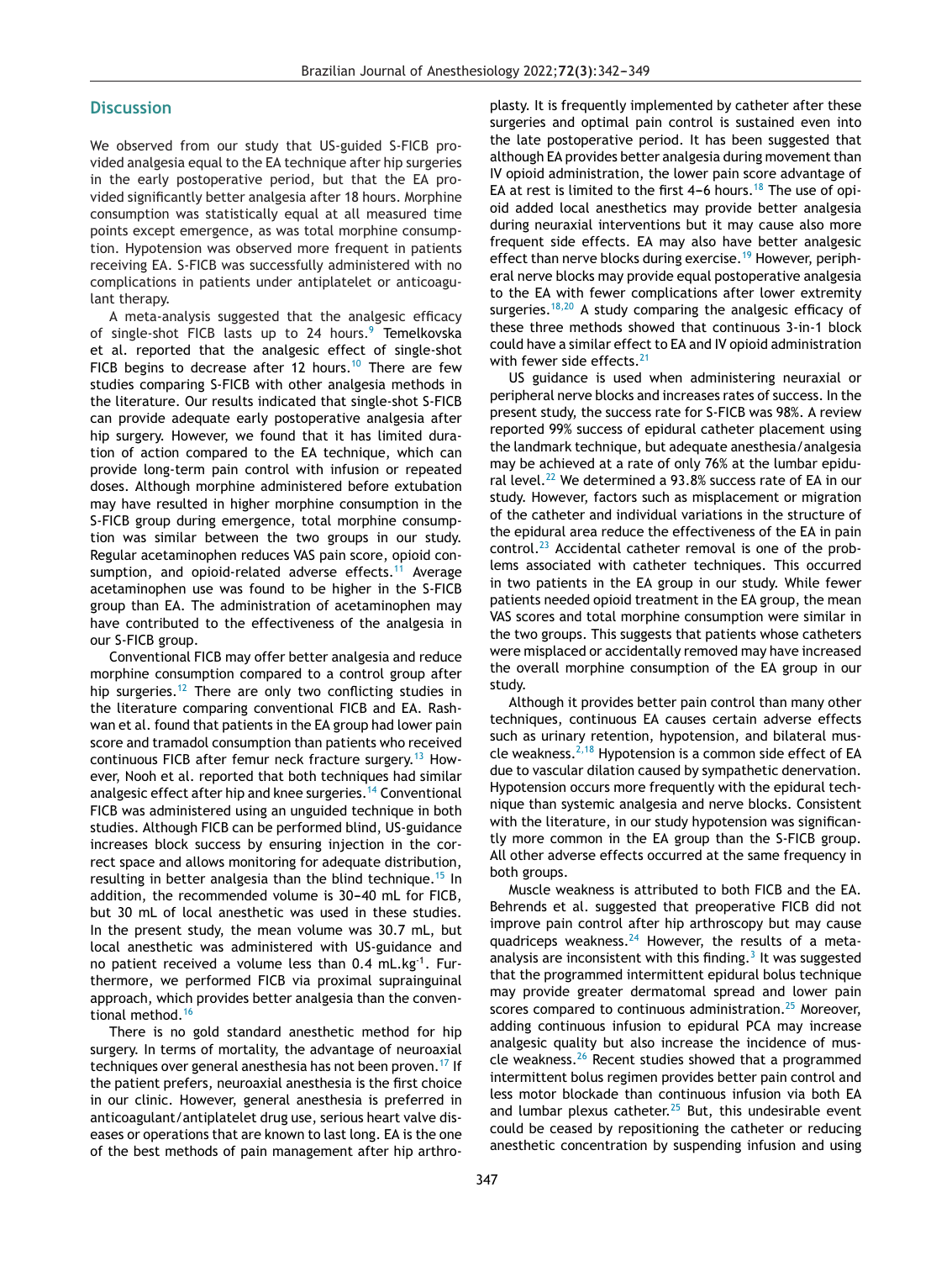<span id="page-6-0"></span>washout technique. $27,28$  The intermittent bolus method was used in our patients according to our analgesia protocol and no patient suffered muscle weakness in either group on the first postoperative day.

There is no consensus regarding the timing of surgery for hip fracture patients who are being treated with anticoagulant drugs. In orthopedic surgery guidelines, the moderate recommendation is that fracture patients undergo surgery within the first 48 hours to reduce mortality.<sup>[29](#page-7-0)</sup> However, the epidural technique is not suitable for patients using anticoagulant therapy without delay. Neuraxial block is contraindicated in patients receiving antiplatelet or anticoagulant, whereas peripheral nerve block may be administered in compressible regions.<sup>6</sup> The injection site for S-FICB is distant from major nerves and blood vessels; therefore, US-guided S-FICB can be considered safe in this patient group. Almeida et al. showed that FICB under sedation was sufficient for surgery in hip fracture patients receiving anticoagulant drugs.[30](#page-7-0) We believe that US-guided S-FICB may be used in patients using antiplatelet or anticoagulant drugs and could offer a substantial advantage for both anesthesia and analgesia for hip fracture surgery. These patients should be monitored more closely due to the development of hematoma in addition to the described complications.

We conducted a retrospective study, and it was major limitation of our study. Data was collected from well-structured follow-up records kept by the postoperative pain management team. Nevertheless, we could report only clinically observed side effects. Secondly, urinary retention could not be evaluated because urinary catheter was inserted as standard during the follow-up period. Additionally, there was no standard preoperative analgesia management for hip fracture patients. Finally, VAS scores and opioid consumption amounts were recorded only once during the emergence period.

# **Conclusion**

In conclusion, single-shot S-FICB may provide similar postoperative pain control as compared to EA in the first 18 hours after hip surgery. However, VAS scores were lower in the EA group than S-FICB group after the  $18<sup>th</sup>$  hour. There was no statistically significant difference between the two groups according to total opioid consumption in the first 48 hours. Hypotension has occured more frequently in patients receiving EA but other side effects were similar between two groups.

## **Conflicts of interest**

The authors declare no conflicts of interest.

#### **References**

- 1. [Duellman](http://refhub.elsevier.com/S0104-0014(21)00287-6/sbref0005) [TJ,](http://refhub.elsevier.com/S0104-0014(21)00287-6/sbref0005) [Gaffigan](http://refhub.elsevier.com/S0104-0014(21)00287-6/sbref0005) [C,](http://refhub.elsevier.com/S0104-0014(21)00287-6/sbref0005) [Milbrandt](http://refhub.elsevier.com/S0104-0014(21)00287-6/sbref0005) [JC,](http://refhub.elsevier.com/S0104-0014(21)00287-6/sbref0005) [et](http://refhub.elsevier.com/S0104-0014(21)00287-6/sbref0005) [al.](http://refhub.elsevier.com/S0104-0014(21)00287-6/sbref0005) [Multi-modal,](http://refhub.elsevier.com/S0104-0014(21)00287-6/sbref0005) [pre-emptive](http://refhub.elsevier.com/S0104-0014(21)00287-6/sbref0005) [analgesia](http://refhub.elsevier.com/S0104-0014(21)00287-6/sbref0005) [decreases](http://refhub.elsevier.com/S0104-0014(21)00287-6/sbref0005) [the](http://refhub.elsevier.com/S0104-0014(21)00287-6/sbref0005) [length](http://refhub.elsevier.com/S0104-0014(21)00287-6/sbref0005) [of](http://refhub.elsevier.com/S0104-0014(21)00287-6/sbref0005) [hospital](http://refhub.elsevier.com/S0104-0014(21)00287-6/sbref0005) [stay](http://refhub.elsevier.com/S0104-0014(21)00287-6/sbref0005) [following](http://refhub.elsevier.com/S0104-0014(21)00287-6/sbref0005) [total](http://refhub.elsevier.com/S0104-0014(21)00287-6/sbref0005) [joint](http://refhub.elsevier.com/S0104-0014(21)00287-6/sbref0005) [arthroplasty.](http://refhub.elsevier.com/S0104-0014(21)00287-6/sbref0005) [Orthopedics.](http://refhub.elsevier.com/S0104-0014(21)00287-6/sbref0005) [2009;32:167.](http://refhub.elsevier.com/S0104-0014(21)00287-6/sbref0005)
- 2. [Singelyn](http://refhub.elsevier.com/S0104-0014(21)00287-6/sbref0010) [FJ,](http://refhub.elsevier.com/S0104-0014(21)00287-6/sbref0010) [Ferrant](http://refhub.elsevier.com/S0104-0014(21)00287-6/sbref0010) [T,](http://refhub.elsevier.com/S0104-0014(21)00287-6/sbref0010) [Malisse](http://refhub.elsevier.com/S0104-0014(21)00287-6/sbref0010) [MF,](http://refhub.elsevier.com/S0104-0014(21)00287-6/sbref0010) [et](http://refhub.elsevier.com/S0104-0014(21)00287-6/sbref0010) [al.](http://refhub.elsevier.com/S0104-0014(21)00287-6/sbref0010) [Effects](http://refhub.elsevier.com/S0104-0014(21)00287-6/sbref0010) [of](http://refhub.elsevier.com/S0104-0014(21)00287-6/sbref0010) [intravenous](http://refhub.elsevier.com/S0104-0014(21)00287-6/sbref0010) [patient-controlled](http://refhub.elsevier.com/S0104-0014(21)00287-6/sbref0010) [analgesia](http://refhub.elsevier.com/S0104-0014(21)00287-6/sbref0010) [with](http://refhub.elsevier.com/S0104-0014(21)00287-6/sbref0010) [morphine,](http://refhub.elsevier.com/S0104-0014(21)00287-6/sbref0010) [continuous](http://refhub.elsevier.com/S0104-0014(21)00287-6/sbref0010) [epidu](http://refhub.elsevier.com/S0104-0014(21)00287-6/sbref0010)[ral](http://refhub.elsevier.com/S0104-0014(21)00287-6/sbref0010) [analgesia,](http://refhub.elsevier.com/S0104-0014(21)00287-6/sbref0010) [and](http://refhub.elsevier.com/S0104-0014(21)00287-6/sbref0010) [continuous](http://refhub.elsevier.com/S0104-0014(21)00287-6/sbref0010) [femoral](http://refhub.elsevier.com/S0104-0014(21)00287-6/sbref0010) [nerve](http://refhub.elsevier.com/S0104-0014(21)00287-6/sbref0010) [sheath](http://refhub.elsevier.com/S0104-0014(21)00287-6/sbref0010) [block](http://refhub.elsevier.com/S0104-0014(21)00287-6/sbref0010) [on](http://refhub.elsevier.com/S0104-0014(21)00287-6/sbref0010)

[rehabilitation](http://refhub.elsevier.com/S0104-0014(21)00287-6/sbref0010) [after](http://refhub.elsevier.com/S0104-0014(21)00287-6/sbref0010) [unilateral](http://refhub.elsevier.com/S0104-0014(21)00287-6/sbref0010) [total-hip](http://refhub.elsevier.com/S0104-0014(21)00287-6/sbref0010) [arthroplasty.](http://refhub.elsevier.com/S0104-0014(21)00287-6/sbref0010) [Reg](http://refhub.elsevier.com/S0104-0014(21)00287-6/sbref0010) [Anesth](http://refhub.elsevier.com/S0104-0014(21)00287-6/sbref0010) [Pain](http://refhub.elsevier.com/S0104-0014(21)00287-6/sbref0010) [Med.](http://refhub.elsevier.com/S0104-0014(21)00287-6/sbref0010) 2005:30:452-7.

- 3. [Gao](http://refhub.elsevier.com/S0104-0014(21)00287-6/sbref0015) [Y,](http://refhub.elsevier.com/S0104-0014(21)00287-6/sbref0015) [Tan](http://refhub.elsevier.com/S0104-0014(21)00287-6/sbref0015) [H,](http://refhub.elsevier.com/S0104-0014(21)00287-6/sbref0015) [Sun](http://refhub.elsevier.com/S0104-0014(21)00287-6/sbref0015) [R,](http://refhub.elsevier.com/S0104-0014(21)00287-6/sbref0015) [et](http://refhub.elsevier.com/S0104-0014(21)00287-6/sbref0015) [al.](http://refhub.elsevier.com/S0104-0014(21)00287-6/sbref0015) [Fascia](http://refhub.elsevier.com/S0104-0014(21)00287-6/sbref0015) [iliaca](http://refhub.elsevier.com/S0104-0014(21)00287-6/sbref0015) [compartment](http://refhub.elsevier.com/S0104-0014(21)00287-6/sbref0015) [block](http://refhub.elsevier.com/S0104-0014(21)00287-6/sbref0015) [reduces](http://refhub.elsevier.com/S0104-0014(21)00287-6/sbref0015) [pain](http://refhub.elsevier.com/S0104-0014(21)00287-6/sbref0015) [and](http://refhub.elsevier.com/S0104-0014(21)00287-6/sbref0015) [opioid](http://refhub.elsevier.com/S0104-0014(21)00287-6/sbref0015) [consumption](http://refhub.elsevier.com/S0104-0014(21)00287-6/sbref0015) [after](http://refhub.elsevier.com/S0104-0014(21)00287-6/sbref0015) [total](http://refhub.elsevier.com/S0104-0014(21)00287-6/sbref0015) [hip](http://refhub.elsevier.com/S0104-0014(21)00287-6/sbref0015) [arthroplasty:](http://refhub.elsevier.com/S0104-0014(21)00287-6/sbref0015) [A](http://refhub.elsevier.com/S0104-0014(21)00287-6/sbref0015) [systematic](http://refhub.elsevier.com/S0104-0014(21)00287-6/sbref0015) [review](http://refhub.elsevier.com/S0104-0014(21)00287-6/sbref0015) [and](http://refhub.elsevier.com/S0104-0014(21)00287-6/sbref0015) [meta-analysis.](http://refhub.elsevier.com/S0104-0014(21)00287-6/sbref0015) [IJS.](http://refhub.elsevier.com/S0104-0014(21)00287-6/sbref0015) 2019;65:70-9.
- 4. [Joshi](http://refhub.elsevier.com/S0104-0014(21)00287-6/sbref0020) [G,](http://refhub.elsevier.com/S0104-0014(21)00287-6/sbref0020) [Gandhi](http://refhub.elsevier.com/S0104-0014(21)00287-6/sbref0020) [K,](http://refhub.elsevier.com/S0104-0014(21)00287-6/sbref0020) [Shah](http://refhub.elsevier.com/S0104-0014(21)00287-6/sbref0020) [N,](http://refhub.elsevier.com/S0104-0014(21)00287-6/sbref0020) [et](http://refhub.elsevier.com/S0104-0014(21)00287-6/sbref0020) [al.](http://refhub.elsevier.com/S0104-0014(21)00287-6/sbref0020) [Peripheral](http://refhub.elsevier.com/S0104-0014(21)00287-6/sbref0020) [nerve](http://refhub.elsevier.com/S0104-0014(21)00287-6/sbref0020) [blocks](http://refhub.elsevier.com/S0104-0014(21)00287-6/sbref0020) [in](http://refhub.elsevier.com/S0104-0014(21)00287-6/sbref0020) [the](http://refhub.elsevier.com/S0104-0014(21)00287-6/sbref0020) [management](http://refhub.elsevier.com/S0104-0014(21)00287-6/sbref0020) [of](http://refhub.elsevier.com/S0104-0014(21)00287-6/sbref0020) [postoperative](http://refhub.elsevier.com/S0104-0014(21)00287-6/sbref0020) [pain:](http://refhub.elsevier.com/S0104-0014(21)00287-6/sbref0020) [challenges](http://refhub.elsevier.com/S0104-0014(21)00287-6/sbref0020) [and](http://refhub.elsevier.com/S0104-0014(21)00287-6/sbref0020) [opportuni](http://refhub.elsevier.com/S0104-0014(21)00287-6/sbref0020)[ties.](http://refhub.elsevier.com/S0104-0014(21)00287-6/sbref0020) [J](http://refhub.elsevier.com/S0104-0014(21)00287-6/sbref0020) [Clin](http://refhub.elsevier.com/S0104-0014(21)00287-6/sbref0020) [Anesth.](http://refhub.elsevier.com/S0104-0014(21)00287-6/sbref0020) 2016;35:524-9.
- 5. [Chelly](http://refhub.elsevier.com/S0104-0014(21)00287-6/sbref0025) [JE,](http://refhub.elsevier.com/S0104-0014(21)00287-6/sbref0025) [Ghisi](http://refhub.elsevier.com/S0104-0014(21)00287-6/sbref0025) [D,](http://refhub.elsevier.com/S0104-0014(21)00287-6/sbref0025) [Fanelli](http://refhub.elsevier.com/S0104-0014(21)00287-6/sbref0025) [A.](http://refhub.elsevier.com/S0104-0014(21)00287-6/sbref0025) [Continuous](http://refhub.elsevier.com/S0104-0014(21)00287-6/sbref0025) [peripheral](http://refhub.elsevier.com/S0104-0014(21)00287-6/sbref0025) [nerve](http://refhub.elsevier.com/S0104-0014(21)00287-6/sbref0025) [blocks](http://refhub.elsevier.com/S0104-0014(21)00287-6/sbref0025) [in](http://refhub.elsevier.com/S0104-0014(21)00287-6/sbref0025) [acute](http://refhub.elsevier.com/S0104-0014(21)00287-6/sbref0025) [pain](http://refhub.elsevier.com/S0104-0014(21)00287-6/sbref0025) [management.](http://refhub.elsevier.com/S0104-0014(21)00287-6/sbref0025) [Br](http://refhub.elsevier.com/S0104-0014(21)00287-6/sbref0025) [J](http://refhub.elsevier.com/S0104-0014(21)00287-6/sbref0025) [Anaesth.](http://refhub.elsevier.com/S0104-0014(21)00287-6/sbref0025) [2010;105](http://refhub.elsevier.com/S0104-0014(21)00287-6/sbref0025) [Suppl](http://refhub.elsevier.com/S0104-0014(21)00287-6/sbref0025)  $1:186 - 96$ .
- 6. [Horlocker](http://refhub.elsevier.com/S0104-0014(21)00287-6/sbref0030) [TT,](http://refhub.elsevier.com/S0104-0014(21)00287-6/sbref0030) [Vandermeuelen](http://refhub.elsevier.com/S0104-0014(21)00287-6/sbref0030) [E,](http://refhub.elsevier.com/S0104-0014(21)00287-6/sbref0030) [Kopp](http://refhub.elsevier.com/S0104-0014(21)00287-6/sbref0030) [SL,](http://refhub.elsevier.com/S0104-0014(21)00287-6/sbref0030) [et](http://refhub.elsevier.com/S0104-0014(21)00287-6/sbref0030) [al.](http://refhub.elsevier.com/S0104-0014(21)00287-6/sbref0030) [Regional](http://refhub.elsevier.com/S0104-0014(21)00287-6/sbref0030) [Anesthesia](http://refhub.elsevier.com/S0104-0014(21)00287-6/sbref0030) [in](http://refhub.elsevier.com/S0104-0014(21)00287-6/sbref0030) [the](http://refhub.elsevier.com/S0104-0014(21)00287-6/sbref0030) [Patient](http://refhub.elsevier.com/S0104-0014(21)00287-6/sbref0030) [Receiving](http://refhub.elsevier.com/S0104-0014(21)00287-6/sbref0030) [Antithrombotic](http://refhub.elsevier.com/S0104-0014(21)00287-6/sbref0030) [or](http://refhub.elsevier.com/S0104-0014(21)00287-6/sbref0030) [Throm](http://refhub.elsevier.com/S0104-0014(21)00287-6/sbref0030)[bolytic](http://refhub.elsevier.com/S0104-0014(21)00287-6/sbref0030) [Therapy](http://refhub.elsevier.com/S0104-0014(21)00287-6/sbref0030) [American](http://refhub.elsevier.com/S0104-0014(21)00287-6/sbref0030) [Society](http://refhub.elsevier.com/S0104-0014(21)00287-6/sbref0030) [of](http://refhub.elsevier.com/S0104-0014(21)00287-6/sbref0030) [Regional](http://refhub.elsevier.com/S0104-0014(21)00287-6/sbref0030) [Anesthesia](http://refhub.elsevier.com/S0104-0014(21)00287-6/sbref0030) [and](http://refhub.elsevier.com/S0104-0014(21)00287-6/sbref0030) [Pain](http://refhub.elsevier.com/S0104-0014(21)00287-6/sbref0030) [Medicine](http://refhub.elsevier.com/S0104-0014(21)00287-6/sbref0030) [Evidence-Based](http://refhub.elsevier.com/S0104-0014(21)00287-6/sbref0030) [Guidelines](http://refhub.elsevier.com/S0104-0014(21)00287-6/sbref0030) [\(Fourth](http://refhub.elsevier.com/S0104-0014(21)00287-6/sbref0030) [Edition\).](http://refhub.elsevier.com/S0104-0014(21)00287-6/sbref0030) [Reg](http://refhub.elsevier.com/S0104-0014(21)00287-6/sbref0030) [Anesth](http://refhub.elsevier.com/S0104-0014(21)00287-6/sbref0030) [Pain](http://refhub.elsevier.com/S0104-0014(21)00287-6/sbref0030) [Med.](http://refhub.elsevier.com/S0104-0014(21)00287-6/sbref0030) [2018;43:263](http://refhub.elsevier.com/S0104-0014(21)00287-6/sbref0030)-[309.](http://refhub.elsevier.com/S0104-0014(21)00287-6/sbref0030)
- 7. [Hebbard](http://refhub.elsevier.com/S0104-0014(21)00287-6/sbref0035) [P,](http://refhub.elsevier.com/S0104-0014(21)00287-6/sbref0035) [Ivanusic](http://refhub.elsevier.com/S0104-0014(21)00287-6/sbref0035) [J,](http://refhub.elsevier.com/S0104-0014(21)00287-6/sbref0035) [Sha](http://refhub.elsevier.com/S0104-0014(21)00287-6/sbref0035) [S.](http://refhub.elsevier.com/S0104-0014(21)00287-6/sbref0035) [Ultrasound-guided](http://refhub.elsevier.com/S0104-0014(21)00287-6/sbref0035) [supra-inguinal](http://refhub.elsevier.com/S0104-0014(21)00287-6/sbref0035) [fascia](http://refhub.elsevier.com/S0104-0014(21)00287-6/sbref0035) [iliaca](http://refhub.elsevier.com/S0104-0014(21)00287-6/sbref0035) [block:](http://refhub.elsevier.com/S0104-0014(21)00287-6/sbref0035) [a](http://refhub.elsevier.com/S0104-0014(21)00287-6/sbref0035) [cadaveric](http://refhub.elsevier.com/S0104-0014(21)00287-6/sbref0035) [evaluation](http://refhub.elsevier.com/S0104-0014(21)00287-6/sbref0035) [of](http://refhub.elsevier.com/S0104-0014(21)00287-6/sbref0035) [a](http://refhub.elsevier.com/S0104-0014(21)00287-6/sbref0035) [novel](http://refhub.elsevier.com/S0104-0014(21)00287-6/sbref0035) [approach.](http://refhub.elsevier.com/S0104-0014(21)00287-6/sbref0035) [Anaesthesia.](http://refhub.elsevier.com/S0104-0014(21)00287-6/sbref0035) 2011;66:300-5.
- 8. [Desmet](http://refhub.elsevier.com/S0104-0014(21)00287-6/sbref0040) [M,](http://refhub.elsevier.com/S0104-0014(21)00287-6/sbref0040) [Vermeylen](http://refhub.elsevier.com/S0104-0014(21)00287-6/sbref0040) [K,](http://refhub.elsevier.com/S0104-0014(21)00287-6/sbref0040) [Van](http://refhub.elsevier.com/S0104-0014(21)00287-6/sbref0040) [Herreweghe](http://refhub.elsevier.com/S0104-0014(21)00287-6/sbref0040) [I,](http://refhub.elsevier.com/S0104-0014(21)00287-6/sbref0040) [et](http://refhub.elsevier.com/S0104-0014(21)00287-6/sbref0040) [al.](http://refhub.elsevier.com/S0104-0014(21)00287-6/sbref0040) [A](http://refhub.elsevier.com/S0104-0014(21)00287-6/sbref0040) [Longitu](http://refhub.elsevier.com/S0104-0014(21)00287-6/sbref0040)[dinal](http://refhub.elsevier.com/S0104-0014(21)00287-6/sbref0040) [Supra-Inguinal](http://refhub.elsevier.com/S0104-0014(21)00287-6/sbref0040) [Fascia](http://refhub.elsevier.com/S0104-0014(21)00287-6/sbref0040) [Iliaca](http://refhub.elsevier.com/S0104-0014(21)00287-6/sbref0040) [Compartment](http://refhub.elsevier.com/S0104-0014(21)00287-6/sbref0040) [Block](http://refhub.elsevier.com/S0104-0014(21)00287-6/sbref0040) [Reduces](http://refhub.elsevier.com/S0104-0014(21)00287-6/sbref0040) [Morphine](http://refhub.elsevier.com/S0104-0014(21)00287-6/sbref0040) [Consumption](http://refhub.elsevier.com/S0104-0014(21)00287-6/sbref0040) [After](http://refhub.elsevier.com/S0104-0014(21)00287-6/sbref0040) [Total](http://refhub.elsevier.com/S0104-0014(21)00287-6/sbref0040) [Hip](http://refhub.elsevier.com/S0104-0014(21)00287-6/sbref0040) [Arthroplasty.](http://refhub.elsevier.com/S0104-0014(21)00287-6/sbref0040) [Reg](http://refhub.elsevier.com/S0104-0014(21)00287-6/sbref0040) [Anesth](http://refhub.elsevier.com/S0104-0014(21)00287-6/sbref0040) [Pain](http://refhub.elsevier.com/S0104-0014(21)00287-6/sbref0040) [Med.](http://refhub.elsevier.com/S0104-0014(21)00287-6/sbref0040) 2017;42:327-33.
- 9. [Milligan](http://refhub.elsevier.com/S0104-0014(21)00287-6/sbref0045) [KR,](http://refhub.elsevier.com/S0104-0014(21)00287-6/sbref0045) [Convery](http://refhub.elsevier.com/S0104-0014(21)00287-6/sbref0045) [PN,](http://refhub.elsevier.com/S0104-0014(21)00287-6/sbref0045) [Weir](http://refhub.elsevier.com/S0104-0014(21)00287-6/sbref0045) [P,](http://refhub.elsevier.com/S0104-0014(21)00287-6/sbref0045) [et](http://refhub.elsevier.com/S0104-0014(21)00287-6/sbref0045) [al.](http://refhub.elsevier.com/S0104-0014(21)00287-6/sbref0045) [The](http://refhub.elsevier.com/S0104-0014(21)00287-6/sbref0045) [Efficacy](http://refhub.elsevier.com/S0104-0014(21)00287-6/sbref0045) [and](http://refhub.elsevier.com/S0104-0014(21)00287-6/sbref0045) [Safety](http://refhub.elsevier.com/S0104-0014(21)00287-6/sbref0045) [of](http://refhub.elsevier.com/S0104-0014(21)00287-6/sbref0045) [Epidural](http://refhub.elsevier.com/S0104-0014(21)00287-6/sbref0045) [Infusions](http://refhub.elsevier.com/S0104-0014(21)00287-6/sbref0045) [of](http://refhub.elsevier.com/S0104-0014(21)00287-6/sbref0045) [Levobupivacaine](http://refhub.elsevier.com/S0104-0014(21)00287-6/sbref0045) [With](http://refhub.elsevier.com/S0104-0014(21)00287-6/sbref0045) [and](http://refhub.elsevier.com/S0104-0014(21)00287-6/sbref0045) [Without](http://refhub.elsevier.com/S0104-0014(21)00287-6/sbref0045) [Cloni](http://refhub.elsevier.com/S0104-0014(21)00287-6/sbref0045)[dine](http://refhub.elsevier.com/S0104-0014(21)00287-6/sbref0045) [for](http://refhub.elsevier.com/S0104-0014(21)00287-6/sbref0045) [Postoperative](http://refhub.elsevier.com/S0104-0014(21)00287-6/sbref0045) [Pain](http://refhub.elsevier.com/S0104-0014(21)00287-6/sbref0045) [Relief](http://refhub.elsevier.com/S0104-0014(21)00287-6/sbref0045) [in](http://refhub.elsevier.com/S0104-0014(21)00287-6/sbref0045) [Patients](http://refhub.elsevier.com/S0104-0014(21)00287-6/sbref0045) [Undergoing](http://refhub.elsevier.com/S0104-0014(21)00287-6/sbref0045) [Total](http://refhub.elsevier.com/S0104-0014(21)00287-6/sbref0045) [Hip](http://refhub.elsevier.com/S0104-0014(21)00287-6/sbref0045) [Replacement.](http://refhub.elsevier.com/S0104-0014(21)00287-6/sbref0045) [Anesth](http://refhub.elsevier.com/S0104-0014(21)00287-6/sbref0045) [Analg.](http://refhub.elsevier.com/S0104-0014(21)00287-6/sbref0045) 2000;91:393-7.
- 10. [Stevanovska](http://refhub.elsevier.com/S0104-0014(21)00287-6/sbref0050) [MT,](http://refhub.elsevier.com/S0104-0014(21)00287-6/sbref0050) [Durnev](http://refhub.elsevier.com/S0104-0014(21)00287-6/sbref0050) [V,](http://refhub.elsevier.com/S0104-0014(21)00287-6/sbref0050) [Srceva](http://refhub.elsevier.com/S0104-0014(21)00287-6/sbref0050) [MJ,](http://refhub.elsevier.com/S0104-0014(21)00287-6/sbref0050) [et](http://refhub.elsevier.com/S0104-0014(21)00287-6/sbref0050) [al.](http://refhub.elsevier.com/S0104-0014(21)00287-6/sbref0050) [Continuous](http://refhub.elsevier.com/S0104-0014(21)00287-6/sbref0050) [femoral](http://refhub.elsevier.com/S0104-0014(21)00287-6/sbref0050) [nerve](http://refhub.elsevier.com/S0104-0014(21)00287-6/sbref0050) [block](http://refhub.elsevier.com/S0104-0014(21)00287-6/sbref0050) [versus](http://refhub.elsevier.com/S0104-0014(21)00287-6/sbref0050) [fascia](http://refhub.elsevier.com/S0104-0014(21)00287-6/sbref0050) [iliaca](http://refhub.elsevier.com/S0104-0014(21)00287-6/sbref0050) [compartment](http://refhub.elsevier.com/S0104-0014(21)00287-6/sbref0050) [block](http://refhub.elsevier.com/S0104-0014(21)00287-6/sbref0050) [as](http://refhub.elsevier.com/S0104-0014(21)00287-6/sbref0050) [postop](http://refhub.elsevier.com/S0104-0014(21)00287-6/sbref0050)[erative](http://refhub.elsevier.com/S0104-0014(21)00287-6/sbref0050) [analgesia](http://refhub.elsevier.com/S0104-0014(21)00287-6/sbref0050) [in](http://refhub.elsevier.com/S0104-0014(21)00287-6/sbref0050) [patients](http://refhub.elsevier.com/S0104-0014(21)00287-6/sbref0050) [with](http://refhub.elsevier.com/S0104-0014(21)00287-6/sbref0050) [hip](http://refhub.elsevier.com/S0104-0014(21)00287-6/sbref0050) [fracture.](http://refhub.elsevier.com/S0104-0014(21)00287-6/sbref0050) [Pril](http://refhub.elsevier.com/S0104-0014(21)00287-6/sbref0050) [\(Makedon](http://refhub.elsevier.com/S0104-0014(21)00287-6/sbref0050) [Akad](http://refhub.elsevier.com/S0104-0014(21)00287-6/sbref0050) [Nauk](http://refhub.elsevier.com/S0104-0014(21)00287-6/sbref0050) [Umet](http://refhub.elsevier.com/S0104-0014(21)00287-6/sbref0050) [Odd](http://refhub.elsevier.com/S0104-0014(21)00287-6/sbref0050) [Med](http://refhub.elsevier.com/S0104-0014(21)00287-6/sbref0050) [Nauki\).](http://refhub.elsevier.com/S0104-0014(21)00287-6/sbref0050) 2014;35:85-93.
- 11. [Takeda](http://refhub.elsevier.com/S0104-0014(21)00287-6/sbref0055) [Y,](http://refhub.elsevier.com/S0104-0014(21)00287-6/sbref0055) [Fukunishi](http://refhub.elsevier.com/S0104-0014(21)00287-6/sbref0055) [S,](http://refhub.elsevier.com/S0104-0014(21)00287-6/sbref0055) [Nishio](http://refhub.elsevier.com/S0104-0014(21)00287-6/sbref0055) [S,](http://refhub.elsevier.com/S0104-0014(21)00287-6/sbref0055) [et](http://refhub.elsevier.com/S0104-0014(21)00287-6/sbref0055) [al.](http://refhub.elsevier.com/S0104-0014(21)00287-6/sbref0055) [Evaluating](http://refhub.elsevier.com/S0104-0014(21)00287-6/sbref0055) [the](http://refhub.elsevier.com/S0104-0014(21)00287-6/sbref0055) [Effect](http://refhub.elsevier.com/S0104-0014(21)00287-6/sbref0055) [of](http://refhub.elsevier.com/S0104-0014(21)00287-6/sbref0055) [Intravenous](http://refhub.elsevier.com/S0104-0014(21)00287-6/sbref0055) [Acetaminophen](http://refhub.elsevier.com/S0104-0014(21)00287-6/sbref0055) [in](http://refhub.elsevier.com/S0104-0014(21)00287-6/sbref0055) [Multimodal](http://refhub.elsevier.com/S0104-0014(21)00287-6/sbref0055) [Analgesia](http://refhub.elsevier.com/S0104-0014(21)00287-6/sbref0055) [After](http://refhub.elsevier.com/S0104-0014(21)00287-6/sbref0055) [Total](http://refhub.elsevier.com/S0104-0014(21)00287-6/sbref0055) [Hip](http://refhub.elsevier.com/S0104-0014(21)00287-6/sbref0055) [Arthroplasty:](http://refhub.elsevier.com/S0104-0014(21)00287-6/sbref0055) [A](http://refhub.elsevier.com/S0104-0014(21)00287-6/sbref0055) [Randomized](http://refhub.elsevier.com/S0104-0014(21)00287-6/sbref0055) [Controlled](http://refhub.elsevier.com/S0104-0014(21)00287-6/sbref0055) [Trial.](http://refhub.elsevier.com/S0104-0014(21)00287-6/sbref0055) [J](http://refhub.elsevier.com/S0104-0014(21)00287-6/sbref0055) [Arthroplasty.](http://refhub.elsevier.com/S0104-0014(21)00287-6/sbref0055) 2019:34:1155-61.
- 12. [Steenberg](http://refhub.elsevier.com/S0104-0014(21)00287-6/sbref0060) [J,](http://refhub.elsevier.com/S0104-0014(21)00287-6/sbref0060) [Møller](http://refhub.elsevier.com/S0104-0014(21)00287-6/sbref0060) [AM.](http://refhub.elsevier.com/S0104-0014(21)00287-6/sbref0060) [Systematic](http://refhub.elsevier.com/S0104-0014(21)00287-6/sbref0060) [review](http://refhub.elsevier.com/S0104-0014(21)00287-6/sbref0060) [of](http://refhub.elsevier.com/S0104-0014(21)00287-6/sbref0060) [the](http://refhub.elsevier.com/S0104-0014(21)00287-6/sbref0060) [effects](http://refhub.elsevier.com/S0104-0014(21)00287-6/sbref0060) [of](http://refhub.elsevier.com/S0104-0014(21)00287-6/sbref0060) [fascia](http://refhub.elsevier.com/S0104-0014(21)00287-6/sbref0060) [iliaca](http://refhub.elsevier.com/S0104-0014(21)00287-6/sbref0060) [compartment](http://refhub.elsevier.com/S0104-0014(21)00287-6/sbref0060) [block](http://refhub.elsevier.com/S0104-0014(21)00287-6/sbref0060) [on](http://refhub.elsevier.com/S0104-0014(21)00287-6/sbref0060) [hip](http://refhub.elsevier.com/S0104-0014(21)00287-6/sbref0060) [fracture](http://refhub.elsevier.com/S0104-0014(21)00287-6/sbref0060) [patients](http://refhub.elsevier.com/S0104-0014(21)00287-6/sbref0060) [before](http://refhub.elsevier.com/S0104-0014(21)00287-6/sbref0060) [operation.](http://refhub.elsevier.com/S0104-0014(21)00287-6/sbref0060) [Br](http://refhub.elsevier.com/S0104-0014(21)00287-6/sbref0060) [J](http://refhub.elsevier.com/S0104-0014(21)00287-6/sbref0060) [Anaesth.](http://refhub.elsevier.com/S0104-0014(21)00287-6/sbref0060) [2018;120:1368](http://refhub.elsevier.com/S0104-0014(21)00287-6/sbref0060)[-80.](http://refhub.elsevier.com/S0104-0014(21)00287-6/sbref0060)
- 13. [Rashwan](http://refhub.elsevier.com/S0104-0014(21)00287-6/sbref0065) [D.](http://refhub.elsevier.com/S0104-0014(21)00287-6/sbref0065) [Levobupivacaine](http://refhub.elsevier.com/S0104-0014(21)00287-6/sbref0065) [patient](http://refhub.elsevier.com/S0104-0014(21)00287-6/sbref0065) [controlled](http://refhub.elsevier.com/S0104-0014(21)00287-6/sbref0065) [analgesia:](http://refhub.elsevier.com/S0104-0014(21)00287-6/sbref0065) [Epidural](http://refhub.elsevier.com/S0104-0014(21)00287-6/sbref0065) [versus](http://refhub.elsevier.com/S0104-0014(21)00287-6/sbref0065) [blind](http://refhub.elsevier.com/S0104-0014(21)00287-6/sbref0065) [fascia](http://refhub.elsevier.com/S0104-0014(21)00287-6/sbref0065) [iliaca](http://refhub.elsevier.com/S0104-0014(21)00287-6/sbref0065) [compartment](http://refhub.elsevier.com/S0104-0014(21)00287-6/sbref0065) [analgesia](http://refhub.elsevier.com/S0104-0014(21)00287-6/sbref0065)  $- A$  $- A$ [comparative](http://refhub.elsevier.com/S0104-0014(21)00287-6/sbref0065) [study.](http://refhub.elsevier.com/S0104-0014(21)00287-6/sbref0065) [EgJA.](http://refhub.elsevier.com/S0104-0014(21)00287-6/sbref0065) [2013;29:155](http://refhub.elsevier.com/S0104-0014(21)00287-6/sbref0065)-[9.](http://refhub.elsevier.com/S0104-0014(21)00287-6/sbref0065)
- 14. [Nooh](http://refhub.elsevier.com/S0104-0014(21)00287-6/sbref0070) [NGE,](http://refhub.elsevier.com/S0104-0014(21)00287-6/sbref0070) [Hamed](http://refhub.elsevier.com/S0104-0014(21)00287-6/sbref0070) [AMS,](http://refhub.elsevier.com/S0104-0014(21)00287-6/sbref0070) [Moharam](http://refhub.elsevier.com/S0104-0014(21)00287-6/sbref0070) [AA,](http://refhub.elsevier.com/S0104-0014(21)00287-6/sbref0070) [et](http://refhub.elsevier.com/S0104-0014(21)00287-6/sbref0070) [al.](http://refhub.elsevier.com/S0104-0014(21)00287-6/sbref0070) [A](http://refhub.elsevier.com/S0104-0014(21)00287-6/sbref0070) [comparative](http://refhub.elsevier.com/S0104-0014(21)00287-6/sbref0070) [study](http://refhub.elsevier.com/S0104-0014(21)00287-6/sbref0070) [on](http://refhub.elsevier.com/S0104-0014(21)00287-6/sbref0070) [combined](http://refhub.elsevier.com/S0104-0014(21)00287-6/sbref0070) [general](http://refhub.elsevier.com/S0104-0014(21)00287-6/sbref0070) [anesthesia](http://refhub.elsevier.com/S0104-0014(21)00287-6/sbref0070) [with](http://refhub.elsevier.com/S0104-0014(21)00287-6/sbref0070) [either](http://refhub.elsevier.com/S0104-0014(21)00287-6/sbref0070) [continuous](http://refhub.elsevier.com/S0104-0014(21)00287-6/sbref0070) [fascia](http://refhub.elsevier.com/S0104-0014(21)00287-6/sbref0070) [iliaca](http://refhub.elsevier.com/S0104-0014(21)00287-6/sbref0070) [block](http://refhub.elsevier.com/S0104-0014(21)00287-6/sbref0070) [or](http://refhub.elsevier.com/S0104-0014(21)00287-6/sbref0070) [epidural](http://refhub.elsevier.com/S0104-0014(21)00287-6/sbref0070) [anesthesia](http://refhub.elsevier.com/S0104-0014(21)00287-6/sbref0070) [in](http://refhub.elsevier.com/S0104-0014(21)00287-6/sbref0070) [patients](http://refhub.elsevier.com/S0104-0014(21)00287-6/sbref0070) [undergo](http://refhub.elsevier.com/S0104-0014(21)00287-6/sbref0070)[ing](http://refhub.elsevier.com/S0104-0014(21)00287-6/sbref0070) [lower](http://refhub.elsevier.com/S0104-0014(21)00287-6/sbref0070) [limb](http://refhub.elsevier.com/S0104-0014(21)00287-6/sbref0070) [orthopedic](http://refhub.elsevier.com/S0104-0014(21)00287-6/sbref0070) [surgeries.](http://refhub.elsevier.com/S0104-0014(21)00287-6/sbref0070) [Ain-Shams](http://refhub.elsevier.com/S0104-0014(21)00287-6/sbref0070) [J](http://refhub.elsevier.com/S0104-0014(21)00287-6/sbref0070) [Anesthesiol.](http://refhub.elsevier.com/S0104-0014(21)00287-6/sbref0070) 2016;9:76-82.
- 15. [Dalens](http://refhub.elsevier.com/S0104-0014(21)00287-6/sbref0075) [B,](http://refhub.elsevier.com/S0104-0014(21)00287-6/sbref0075) [Vanneuville](http://refhub.elsevier.com/S0104-0014(21)00287-6/sbref0075) [G,](http://refhub.elsevier.com/S0104-0014(21)00287-6/sbref0075) [Tanguy](http://refhub.elsevier.com/S0104-0014(21)00287-6/sbref0075) [A.](http://refhub.elsevier.com/S0104-0014(21)00287-6/sbref0075) [Comparison](http://refhub.elsevier.com/S0104-0014(21)00287-6/sbref0075) [of](http://refhub.elsevier.com/S0104-0014(21)00287-6/sbref0075) [the](http://refhub.elsevier.com/S0104-0014(21)00287-6/sbref0075) [fascia](http://refhub.elsevier.com/S0104-0014(21)00287-6/sbref0075) [ili](http://refhub.elsevier.com/S0104-0014(21)00287-6/sbref0075)[aca](http://refhub.elsevier.com/S0104-0014(21)00287-6/sbref0075) [compartment](http://refhub.elsevier.com/S0104-0014(21)00287-6/sbref0075) [block](http://refhub.elsevier.com/S0104-0014(21)00287-6/sbref0075) [with](http://refhub.elsevier.com/S0104-0014(21)00287-6/sbref0075) [the](http://refhub.elsevier.com/S0104-0014(21)00287-6/sbref0075) [3-in-1](http://refhub.elsevier.com/S0104-0014(21)00287-6/sbref0075) [block](http://refhub.elsevier.com/S0104-0014(21)00287-6/sbref0075) [in](http://refhub.elsevier.com/S0104-0014(21)00287-6/sbref0075) [children.](http://refhub.elsevier.com/S0104-0014(21)00287-6/sbref0075) [Anesth](http://refhub.elsevier.com/S0104-0014(21)00287-6/sbref0075) [Analg.](http://refhub.elsevier.com/S0104-0014(21)00287-6/sbref0075) [1989;69:705Y713.](http://refhub.elsevier.com/S0104-0014(21)00287-6/sbref0075)
- 16. [Kumar](http://refhub.elsevier.com/S0104-0014(21)00287-6/sbref0080) [K,](http://refhub.elsevier.com/S0104-0014(21)00287-6/sbref0080) [Pandey](http://refhub.elsevier.com/S0104-0014(21)00287-6/sbref0080) [RK,](http://refhub.elsevier.com/S0104-0014(21)00287-6/sbref0080) [Bhalla](http://refhub.elsevier.com/S0104-0014(21)00287-6/sbref0080) [AP,](http://refhub.elsevier.com/S0104-0014(21)00287-6/sbref0080) [et](http://refhub.elsevier.com/S0104-0014(21)00287-6/sbref0080) [al.](http://refhub.elsevier.com/S0104-0014(21)00287-6/sbref0080) [Comparison](http://refhub.elsevier.com/S0104-0014(21)00287-6/sbref0080) [of](http://refhub.elsevier.com/S0104-0014(21)00287-6/sbref0080) [conventional](http://refhub.elsevier.com/S0104-0014(21)00287-6/sbref0080) [infrainguinal](http://refhub.elsevier.com/S0104-0014(21)00287-6/sbref0080) [versus](http://refhub.elsevier.com/S0104-0014(21)00287-6/sbref0080) [modified](http://refhub.elsevier.com/S0104-0014(21)00287-6/sbref0080) [proximal](http://refhub.elsevier.com/S0104-0014(21)00287-6/sbref0080) [suprain](http://refhub.elsevier.com/S0104-0014(21)00287-6/sbref0080)[guinal](http://refhub.elsevier.com/S0104-0014(21)00287-6/sbref0080) [approach](http://refhub.elsevier.com/S0104-0014(21)00287-6/sbref0080) [of](http://refhub.elsevier.com/S0104-0014(21)00287-6/sbref0080) [Fascia](http://refhub.elsevier.com/S0104-0014(21)00287-6/sbref0080) [Iliaca](http://refhub.elsevier.com/S0104-0014(21)00287-6/sbref0080) [Compartment](http://refhub.elsevier.com/S0104-0014(21)00287-6/sbref0080) [Block](http://refhub.elsevier.com/S0104-0014(21)00287-6/sbref0080) [for](http://refhub.elsevier.com/S0104-0014(21)00287-6/sbref0080) [postoperative](http://refhub.elsevier.com/S0104-0014(21)00287-6/sbref0080) [analgesia](http://refhub.elsevier.com/S0104-0014(21)00287-6/sbref0080) [in](http://refhub.elsevier.com/S0104-0014(21)00287-6/sbref0080) [Total](http://refhub.elsevier.com/S0104-0014(21)00287-6/sbref0080) [Hip](http://refhub.elsevier.com/S0104-0014(21)00287-6/sbref0080) [Arthroplasty.](http://refhub.elsevier.com/S0104-0014(21)00287-6/sbref0080) [A](http://refhub.elsevier.com/S0104-0014(21)00287-6/sbref0080) [prospec](http://refhub.elsevier.com/S0104-0014(21)00287-6/sbref0080)[tive](http://refhub.elsevier.com/S0104-0014(21)00287-6/sbref0080) [randomized](http://refhub.elsevier.com/S0104-0014(21)00287-6/sbref0080) [study.](http://refhub.elsevier.com/S0104-0014(21)00287-6/sbref0080) [Acta](http://refhub.elsevier.com/S0104-0014(21)00287-6/sbref0080) [Anaesthesiol](http://refhub.elsevier.com/S0104-0014(21)00287-6/sbref0080) [Belg.](http://refhub.elsevier.com/S0104-0014(21)00287-6/sbref0080) [2015;66:](http://refhub.elsevier.com/S0104-0014(21)00287-6/sbref0080)  $95 - 100.$
- 17. [O'Donnell](http://refhub.elsevier.com/S0104-0014(21)00287-6/sbref0085) [CM,](http://refhub.elsevier.com/S0104-0014(21)00287-6/sbref0085) [McLoughlin](http://refhub.elsevier.com/S0104-0014(21)00287-6/sbref0085) [L,](http://refhub.elsevier.com/S0104-0014(21)00287-6/sbref0085) [Patterson](http://refhub.elsevier.com/S0104-0014(21)00287-6/sbref0085) [CC,](http://refhub.elsevier.com/S0104-0014(21)00287-6/sbref0085) [et](http://refhub.elsevier.com/S0104-0014(21)00287-6/sbref0085) [al.](http://refhub.elsevier.com/S0104-0014(21)00287-6/sbref0085) [Perioperative](http://refhub.elsevier.com/S0104-0014(21)00287-6/sbref0085) [outcomes](http://refhub.elsevier.com/S0104-0014(21)00287-6/sbref0085) [in](http://refhub.elsevier.com/S0104-0014(21)00287-6/sbref0085) [the](http://refhub.elsevier.com/S0104-0014(21)00287-6/sbref0085) [context](http://refhub.elsevier.com/S0104-0014(21)00287-6/sbref0085) [of](http://refhub.elsevier.com/S0104-0014(21)00287-6/sbref0085) [mode](http://refhub.elsevier.com/S0104-0014(21)00287-6/sbref0085) [of](http://refhub.elsevier.com/S0104-0014(21)00287-6/sbref0085) [anaesthesia](http://refhub.elsevier.com/S0104-0014(21)00287-6/sbref0085) [for](http://refhub.elsevier.com/S0104-0014(21)00287-6/sbref0085) [patients](http://refhub.elsevier.com/S0104-0014(21)00287-6/sbref0085) [undergoing](http://refhub.elsevier.com/S0104-0014(21)00287-6/sbref0085) [hip](http://refhub.elsevier.com/S0104-0014(21)00287-6/sbref0085) [fracture](http://refhub.elsevier.com/S0104-0014(21)00287-6/sbref0085) [surgery:](http://refhub.elsevier.com/S0104-0014(21)00287-6/sbref0085) [systematic](http://refhub.elsevier.com/S0104-0014(21)00287-6/sbref0085) [review](http://refhub.elsevier.com/S0104-0014(21)00287-6/sbref0085) [and](http://refhub.elsevier.com/S0104-0014(21)00287-6/sbref0085) [meta](http://refhub.elsevier.com/S0104-0014(21)00287-6/sbref0085)[analysis.](http://refhub.elsevier.com/S0104-0014(21)00287-6/sbref0085) [Br](http://refhub.elsevier.com/S0104-0014(21)00287-6/sbref0085) [J](http://refhub.elsevier.com/S0104-0014(21)00287-6/sbref0085) [Anaesth.](http://refhub.elsevier.com/S0104-0014(21)00287-6/sbref0085) 2018;120:37-50.
- 18. [Choi](http://refhub.elsevier.com/S0104-0014(21)00287-6/sbref0090) [P,](http://refhub.elsevier.com/S0104-0014(21)00287-6/sbref0090) [Bhandari](http://refhub.elsevier.com/S0104-0014(21)00287-6/sbref0090) [M,](http://refhub.elsevier.com/S0104-0014(21)00287-6/sbref0090) [Scott](http://refhub.elsevier.com/S0104-0014(21)00287-6/sbref0090) [J,](http://refhub.elsevier.com/S0104-0014(21)00287-6/sbref0090) [et](http://refhub.elsevier.com/S0104-0014(21)00287-6/sbref0090) [al.](http://refhub.elsevier.com/S0104-0014(21)00287-6/sbref0090) [Epidural](http://refhub.elsevier.com/S0104-0014(21)00287-6/sbref0090) [analgesia](http://refhub.elsevier.com/S0104-0014(21)00287-6/sbref0090) [for](http://refhub.elsevier.com/S0104-0014(21)00287-6/sbref0090) [pain](http://refhub.elsevier.com/S0104-0014(21)00287-6/sbref0090) [relief](http://refhub.elsevier.com/S0104-0014(21)00287-6/sbref0090) [following](http://refhub.elsevier.com/S0104-0014(21)00287-6/sbref0090) [hip](http://refhub.elsevier.com/S0104-0014(21)00287-6/sbref0090) [or](http://refhub.elsevier.com/S0104-0014(21)00287-6/sbref0090) [knee](http://refhub.elsevier.com/S0104-0014(21)00287-6/sbref0090) [replacement.](http://refhub.elsevier.com/S0104-0014(21)00287-6/sbref0090) [Cochrane](http://refhub.elsevier.com/S0104-0014(21)00287-6/sbref0090) [Database](http://refhub.elsevier.com/S0104-0014(21)00287-6/sbref0090) [Syst](http://refhub.elsevier.com/S0104-0014(21)00287-6/sbref0090) [Rev.](http://refhub.elsevier.com/S0104-0014(21)00287-6/sbref0090) [2003;3:CD003071.](http://refhub.elsevier.com/S0104-0014(21)00287-6/sbref0090)
- 19. [Davies](http://refhub.elsevier.com/S0104-0014(21)00287-6/sbref0095) [AF,](http://refhub.elsevier.com/S0104-0014(21)00287-6/sbref0095) [Segar](http://refhub.elsevier.com/S0104-0014(21)00287-6/sbref0095) [EP,](http://refhub.elsevier.com/S0104-0014(21)00287-6/sbref0095) [Murdoch](http://refhub.elsevier.com/S0104-0014(21)00287-6/sbref0095) [J,](http://refhub.elsevier.com/S0104-0014(21)00287-6/sbref0095) [et](http://refhub.elsevier.com/S0104-0014(21)00287-6/sbref0095) [al.](http://refhub.elsevier.com/S0104-0014(21)00287-6/sbref0095) [Epidural](http://refhub.elsevier.com/S0104-0014(21)00287-6/sbref0095) [infusion](http://refhub.elsevier.com/S0104-0014(21)00287-6/sbref0095) [or](http://refhub.elsevier.com/S0104-0014(21)00287-6/sbref0095) [combined](http://refhub.elsevier.com/S0104-0014(21)00287-6/sbref0095) [femoral](http://refhub.elsevier.com/S0104-0014(21)00287-6/sbref0095) [and](http://refhub.elsevier.com/S0104-0014(21)00287-6/sbref0095) [sciatic](http://refhub.elsevier.com/S0104-0014(21)00287-6/sbref0095) [nerve](http://refhub.elsevier.com/S0104-0014(21)00287-6/sbref0095) [blocks](http://refhub.elsevier.com/S0104-0014(21)00287-6/sbref0095) [as](http://refhub.elsevier.com/S0104-0014(21)00287-6/sbref0095) [perioperative](http://refhub.elsevier.com/S0104-0014(21)00287-6/sbref0095) [analgesia](http://refhub.elsevier.com/S0104-0014(21)00287-6/sbref0095) [for](http://refhub.elsevier.com/S0104-0014(21)00287-6/sbref0095) [knee](http://refhub.elsevier.com/S0104-0014(21)00287-6/sbref0095) [arthroplasty.](http://refhub.elsevier.com/S0104-0014(21)00287-6/sbref0095) [Br](http://refhub.elsevier.com/S0104-0014(21)00287-6/sbref0095) [J](http://refhub.elsevier.com/S0104-0014(21)00287-6/sbref0095) [Anaesth.](http://refhub.elsevier.com/S0104-0014(21)00287-6/sbref0095) [2004;93:368](http://refhub.elsevier.com/S0104-0014(21)00287-6/sbref0095)-[74.](http://refhub.elsevier.com/S0104-0014(21)00287-6/sbref0095)
- 20. [Fowler](http://refhub.elsevier.com/S0104-0014(21)00287-6/sbref0100) [SJ,](http://refhub.elsevier.com/S0104-0014(21)00287-6/sbref0100) [Symons](http://refhub.elsevier.com/S0104-0014(21)00287-6/sbref0100) [J,](http://refhub.elsevier.com/S0104-0014(21)00287-6/sbref0100) [Sabato](http://refhub.elsevier.com/S0104-0014(21)00287-6/sbref0100) [S,](http://refhub.elsevier.com/S0104-0014(21)00287-6/sbref0100) [et](http://refhub.elsevier.com/S0104-0014(21)00287-6/sbref0100) [al.](http://refhub.elsevier.com/S0104-0014(21)00287-6/sbref0100) [Epidural](http://refhub.elsevier.com/S0104-0014(21)00287-6/sbref0100) [analgesia](http://refhub.elsevier.com/S0104-0014(21)00287-6/sbref0100) [com](http://refhub.elsevier.com/S0104-0014(21)00287-6/sbref0100)[pared](http://refhub.elsevier.com/S0104-0014(21)00287-6/sbref0100) [with](http://refhub.elsevier.com/S0104-0014(21)00287-6/sbref0100) [peripheral](http://refhub.elsevier.com/S0104-0014(21)00287-6/sbref0100) [nerve](http://refhub.elsevier.com/S0104-0014(21)00287-6/sbref0100) [blockade](http://refhub.elsevier.com/S0104-0014(21)00287-6/sbref0100) [after](http://refhub.elsevier.com/S0104-0014(21)00287-6/sbref0100) [major](http://refhub.elsevier.com/S0104-0014(21)00287-6/sbref0100) [knee](http://refhub.elsevier.com/S0104-0014(21)00287-6/sbref0100) [surgery:](http://refhub.elsevier.com/S0104-0014(21)00287-6/sbref0100)